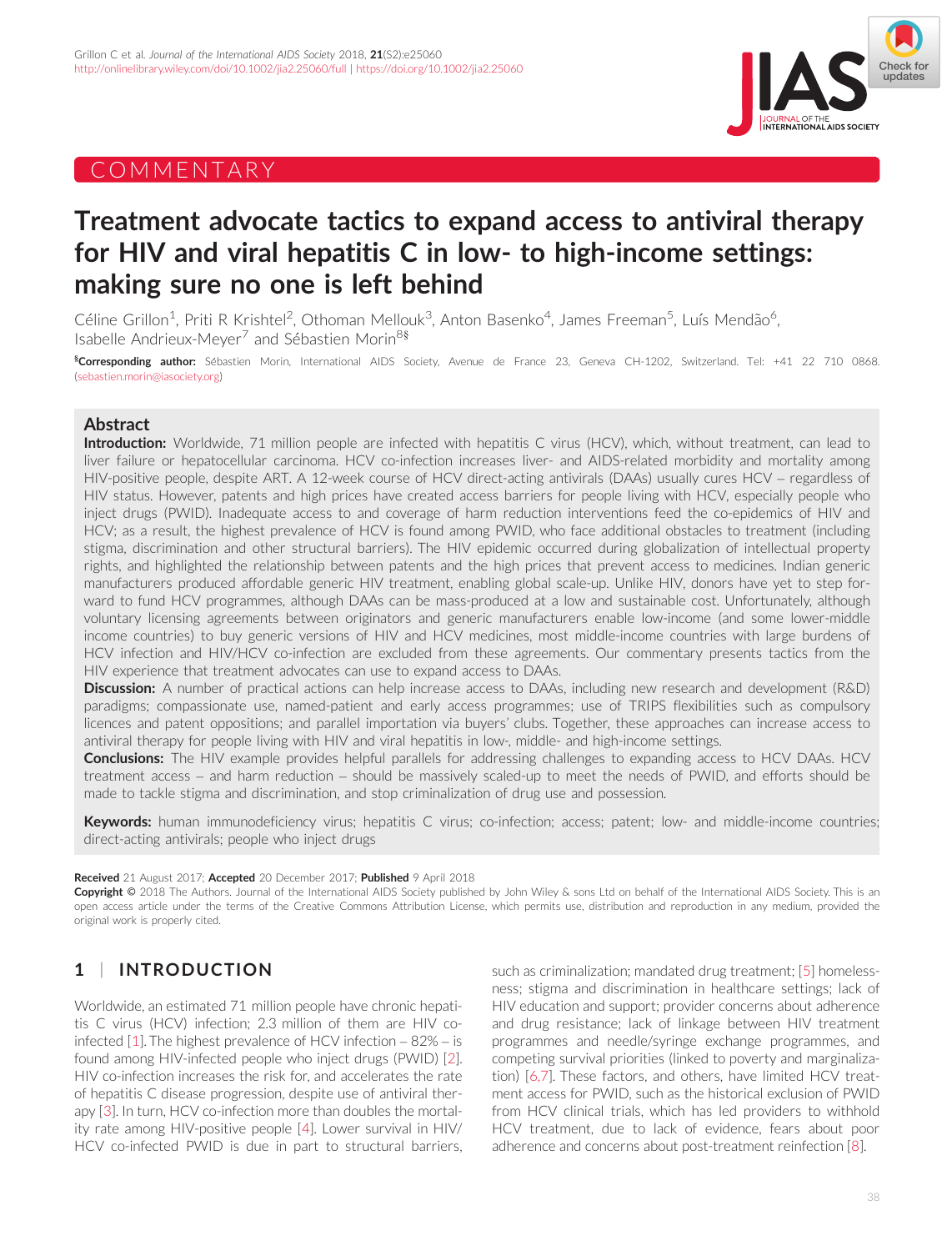Recently, a pair of DAA clinical trials in people who were using and/or injecting drugs during HCV treatment reported adherence and cure rates similar to non-users [[9,10](#page-4-0)]. Guidelines from the World Health Organization (WHO), the American Association for the Study of Liver Disease (AASLD)/ Infectious Diseases Society of America (IDSA), the European Association for the Study of the Liver (EASL), and the International Network for Hepatitis in Substance Users (INHSU) [\[11-](#page-4-0) [14](#page-4-0)] now recommend treatment for PWID. Nonetheless, regardless of their HIV status, PWID are less likely to be treated for HCV than non-injectors, often through policies that increase discrimination in healthcare by restricting access to DAAs based on recent drug use [[15,16\]](#page-4-0).

DAAs are still too expensive for individual patients and as public health tools. Innovative approaches are needed to address complex regulatory requirements, intellectual property, and licensing agreements to improve access to affordable DAAs.

Our commentary presents tactics drawn from the HIV experience that treatment advocates can use to expand access to DAAs in different settings, and ensure that marginalized populations – including PWID – are not left behind. This is essential if the world is to reach the targets set by the WHO for elimination of hepatitis C as a public health concern by 2030 [[17](#page-4-0)].

## 2 | DISCUSSION

#### 2.1 | Access challenges

Affordable generic antiretrovirals (ARVs) for HIV treatment have made it possible to scale-up HIV treatment access, but geographic barriers and high prices limit access to DAAs. The HCV epidemic is concentrated in middle-income countries (MICs) [\[18\]](#page-4-0), which will be home to the majority of HIV-positive people by 2020 [\[19](#page-4-0)]. However, global donors are reluctant to support HCV programmes, and are reducing HIV funding to these countries [[20\]](#page-4-0). For example, the world's highest prevalence of HIV/HCV co-infection is found in Eastern Europe and Central Asia [\[2](#page-4-0)], a region that has been experiencing the deepest Global Fund cuts (which may reach 40%–50% in the coming years) [\[21](#page-4-0)].

Figure 1 shows some of the latest available pricing figures for sofosbuvir/daclatasvir. The scarcity of published DAA



Figure 1. Lowest prices of sofosbuvir/daclatasvir 12-week courses in selected countries. Estimated: Minimum cost estimation for large-scale production. Prices are from September 2017 and shown in US\$. Used with permission and adapted from Hill [\[30](#page-5-0)].

prices makes it difficult to assess price evolutions in different settings. Nevertheless, the available data shows that generic HCV treatment can be produced affordably, and sustainably. A 12-week course of sofosbuvir and daclatasvir, including profit, could be sold for US \$47 [\[22,30](#page-4-0)]. However, Cipla, Hetero and Mylan in India – the main sources of WHO-prequalified generic ARVs – and several other generic manufacturers have signed voluntary licenses for sofosbuvir with DAA originator company Gilead Sciences (directly) and for daclatasvir (for which the patent holder is Bristol-Myers Squibb) with the Medicines Patent Pool. According to a 2003 WHO report on cost-containment mechanisms for medicines, voluntary licenses allow patent holders to "license to other parties, on an exclusive or nonexclusive basis, the right to manufacture, import, and/or distribute a pharmaceutical product"; they are "usually made for strategic reasons (e.g. market entry) rather than as price gestures and they may not entail any price reduction" [[24\]](#page-5-0). Although voluntary licenses improve access to affordable generic medicines in some countries, most MICs are excluded from these agreements (including China, Russia and Turkey, all with more than 500,000 HCV cases [[25\]](#page-5-0)), which forces them to pay high prices from originator companies. They also often prevent generic manufacturers who sign these agreements from selling to territories outside of the geographic scope of the license – even if a patent is successfully challenged. Although voluntary licenses signed with patent holders directly may not be transparent, voluntary licenses signed through the Medicines Patent Pool are transparent and public-health-oriented. For example, the Medicines Patent Pool license with Bristol-Myers Squibb for daclatasvir states that "generic daclatasvir can be made in any country as long as it is for sale in the countries covered by the agreement" [\[26](#page-5-0)]. Some generic manufacturers have decided not to sign voluntary licensing agreements (Pharco in Egypt, Beker in Algeria, and Pharma5 in Morocco). Generic DAAs from Pharco and Beker have demonstrated bio-equivalence [[27\]](#page-5-0), and Pharco is expecting WHO prequalification shortly.

MICs may therefore need to pursue several strategies to provide access to DAAs, including use of legal tools to remove patent barriers such as compulsory licenses (a legal mechanism under Trade-Related Aspects of Intellectual Property Rights, TRIPS, flexibilities that allow governments to produce or import patented medicines without the patent holder's permission, a strategy used by Malaysia in 2017 [\[28](#page-5-0)]) and patent oppositions. Low-income countries face different access challenges than MICs [\[29](#page-5-0)]. Although they may be included in voluntary licenses that allow them to purchase generic DAAs, their prices may still be too high, and lack of access to high-priced HCV diagnostics and limited infrastructure makes it challenging for these countries to bring HCV treatment to scale.

#### 2.2 | New R&D paradigms to provide accessible medicines

The Drugs for Neglected Diseases initiative (DNDi) has been working with Pharco to develop an affordable, easy-to-use, highly efficacious and safe oral pan-genotypic regimen, for a public health approach, as part of a "test and cure" strategy [[31\]](#page-5-0). DNDi has taken a non-exclusive license on ravidasvir (an investigational NS5A inhibitor), and intends to make it widely, following successful clinical trials and regulatory approval,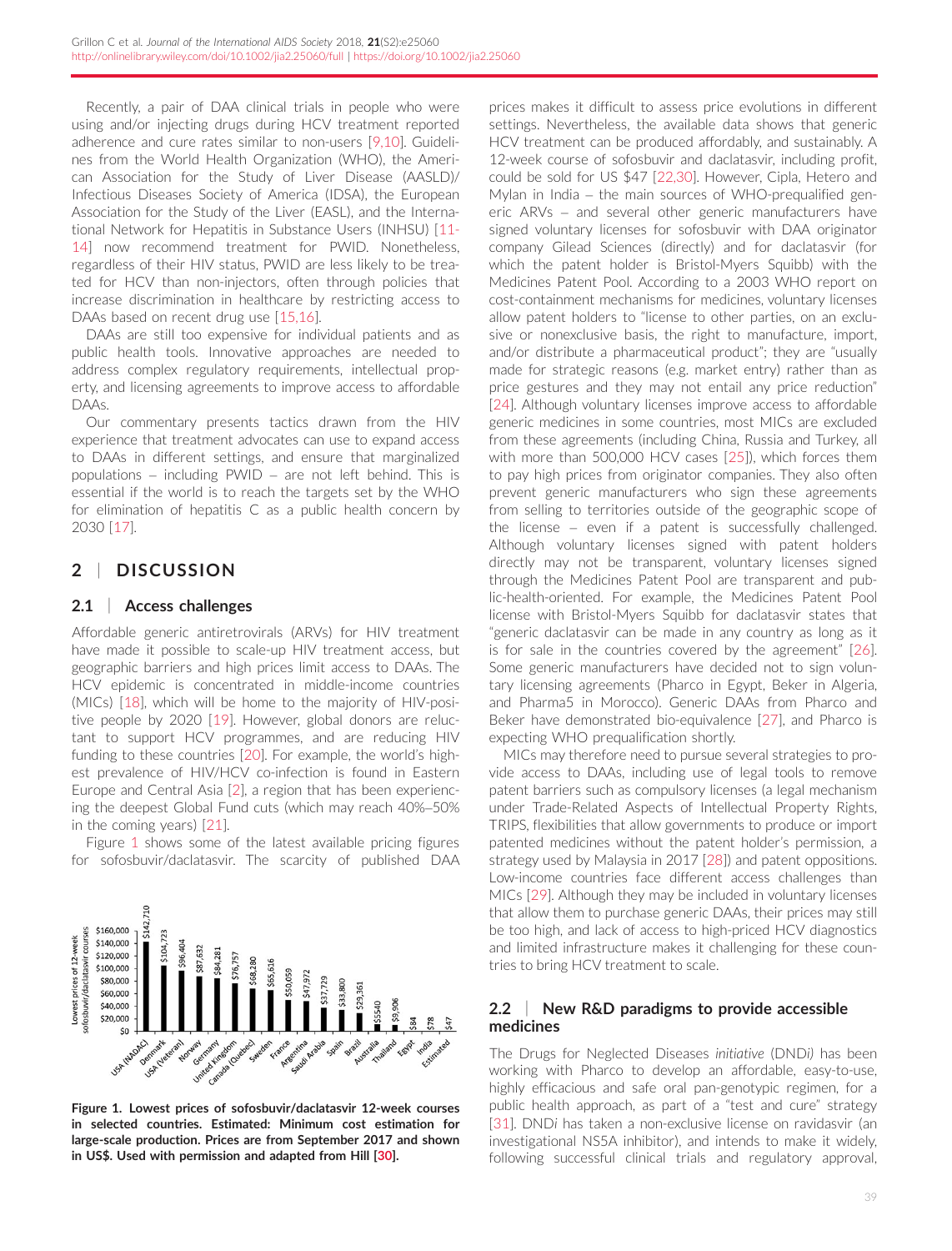<span id="page-2-0"></span>available through sub-licenses to regional or local industrial partners.

#### 2.3 | Originator access programmes: compassionate use, named-patient and early access

Compassionate use, named-patient, and early access programmes are not meant to address public health needs or support elimination campaigns (although they are vital for many individuals). Compassionate use programmes are initiated to serve unmet medical needs while regulators are reviewing dossiers; early access programmes provide medicines during pricing negotiations (e.g. to prevent patients on the verge of life-threatening liver disease situation from waiting).

Originators should offer compassionate use/early access programmes during negotiations and in countries where they have not sought marketing authorization and where there are no generics available. They should also be encouraged to provide no-cost access for people with advanced liver disease living in settings with access challenges.

### 2.4 | Using patent challenges to ensure access to affordable generic medicines

Patent opposition is the process by which non-State actors challenge the legality of a patent. Treatment advocates have been opposing patents to secure access to affordable generic medicines, including for HIV drugs (tenofovir disoproxil

### Table 1. HCV DAAs patent oppositions. Adapted and updated from the World Community Advisory Board on HCV Generics and Diagnostics [\[38](#page-5-0)]

| Patent opposed                      | <b>Patent international</b><br>publication number | Country or<br>region | <b>National</b><br>publication<br>number | Opponent (civil<br>society only)   | Year | Challenge status                                                           |
|-------------------------------------|---------------------------------------------------|----------------------|------------------------------------------|------------------------------------|------|----------------------------------------------------------------------------|
| Sofosbuvir (prodrug)                | WO2008121634                                      | Argentina            |                                          | <b>FGEP</b>                        | 2015 | Under examination                                                          |
|                                     |                                                   | China                |                                          | I-MAK                              | 2015 | Patent rejected in 2015,<br>appeal pending                                 |
|                                     |                                                   | Europe               | EP2203462                                | <b>MDM</b>                         | 2015 | Maintained in an amended<br>form; under appeal                             |
|                                     |                                                   | India                |                                          | DNP+, I-MAK                        | 2013 | Under examination                                                          |
|                                     |                                                   | Russia               |                                          | <b>ITPCru</b>                      | 2015 | Partially revoked (Appeal)                                                 |
|                                     |                                                   | Thailand             |                                          | AAF                                | 2016 | Under examination                                                          |
|                                     |                                                   | <b>USA</b>           | US7964580                                | I-MAK                              | 2017 | Filed                                                                      |
|                                     |                                                   | <b>USA</b>           | US 8735372                               | I-MAK                              | 2017 | Filed                                                                      |
|                                     |                                                   | <b>USA</b>           | US 8334270                               | I-MAK                              | 2017 | Filed                                                                      |
| Sofosbuvir (base                    | WO2005003147                                      | Argentina            |                                          | <b>FGEP</b>                        | 2017 | Opposition filed                                                           |
| compound/<br>molecule)              |                                                   | Brazil               |                                          | ABIA                               | 2015 | Opposition filed, preliminary<br>rejection by ANVISA, under<br>examination |
|                                     |                                                   | China                |                                          | I-MAK                              | 2017 | Invalidation filed, case pending                                           |
|                                     |                                                   | Europe               | EP2604620                                | <b>MDM</b>                         | 2017 | Under examination                                                          |
|                                     |                                                   | Europe               | EP2604620                                | <b>MSF</b>                         | 2017 | Under examination                                                          |
|                                     |                                                   | Europe               | EP2604620                                | Consortium of six<br>European NGOs | 2017 | Under examination                                                          |
|                                     |                                                   | India                |                                          | DNP+, I-MAK                        | 2013 | Refused first but granted later.<br>In the process of appeal               |
|                                     |                                                   | <b>USA</b>           | US7429572                                | I-MAK                              | 2017 | Filed                                                                      |
| Sofosbuvir                          | WO2011123645                                      | <b>USA</b>           | US8633309                                | I-MAK                              | 2017 | Filed                                                                      |
| (crystalline)                       |                                                   | <b>USA</b>           | US9284342                                | I-MAK                              | 2017 | Filed                                                                      |
| Sofosbuvir                          | WO2011123645                                      | India                |                                          | DNP+, I-MAK                        | 2017 | Under examination                                                          |
| (polymorphs)                        |                                                   | Ukraine              | a201212444                               | AUN of PLWH, I-MAK                 | 2015 | Under examination                                                          |
| Sofosbuvir (process)                | WO2012012465                                      | Ukraine              | a201301999                               | <b>AUN of PLWH</b>                 | 2016 | Rejected                                                                   |
| Sofosbuvir/ledipasvir<br>(compound) | WO2013040492 A2                                   | Ukraine              | a201403617                               | AUN of PLWH                        | 2016 | Under examination                                                          |
| Daclatasvir<br>(crystalline)        | WO2009020828                                      | India                |                                          | DNP+, I-MAK                        | 2017 | Under examination                                                          |
| Daclatasvir<br>(intermediate)       | WO2008021927                                      | India                |                                          | LC                                 | 2017 | Under examination                                                          |
| Velpatasvir (base)                  | WO2013075029                                      | India                |                                          | DNP+, I-MAK                        | 2017 | Under examination                                                          |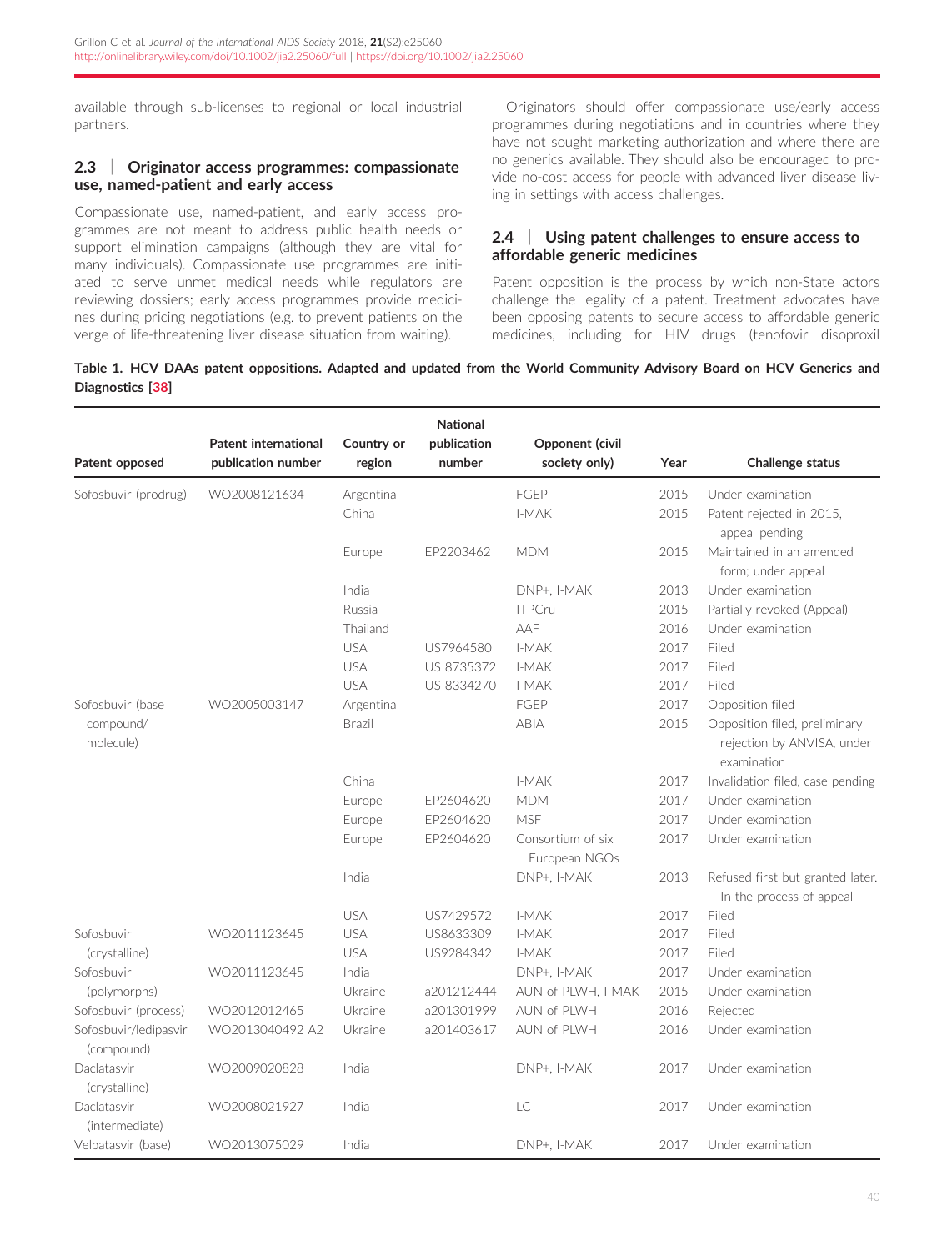<span id="page-3-0"></span>fumarate's patent was revoked in India in 2009) [[32](#page-5-0)]. As recently recommended by the United Nations Secretary-General's High-Level Panel on Access to Medicines, countries should make full use of public health safeguards contained in the TRIPS agreement to ensure that patents and other intellectual property restrictions do not prevent access to affordable medicines [[23](#page-4-0)].

Patent opposition is a powerful tool for civil society to oppose undeserved patents and secure access to affordable generic medicines when governments are unwilling or unable to do so. The profusion of patents covering a single medication and the absence of provisions for patent opposition in certain countries may remain challenging for the use of patent opposition as a public health tool. In addition, countries that have introduced additional exclusivity protection (such as data and market exclusivity) face delays in access to affordable generic drugs, even in the absence of patent protection.

Patents covering DAAs have been opposed by the Initiative for Medicines, Access & Knowledge (I-MAK) and other civil society organizations in Argentina, Brazil, China, India, Russia and Ukraine [[33\]](#page-5-0), while HCV treatment rationing in highincome countries led Médecins du Monde (also known as Doctors of the World) and others to oppose patents on HCV medicines before the European patent office [[34](#page-5-0)]. Patent oppositions have already led to the rejection of key patents on sofosbuvir in China and Ukraine [\[36\]](#page-5-0), and to its substantial weakening in Brazil and Europe [\[34](#page-5-0)]. Gilead Sciences has appealed the decisions in India and Europe. Key patents on sofosbuvir and daclatasvir have also been rejected by the patent office in Egypt. Oppositions challenging patents covering daclatasvir and velpatasvir are under examination in India [\[35,37\]](#page-5-0). Table [1](#page-2-0) provides a list of HCV treatment patent oppositions to date.

### 2.5 | Parallel importation via buyers' clubs

Buyers' clubs leverage the TRIPS flexibility outlined in Article 60 – De Minimus Imports, which states "Members may exclude from the application of the above provisions small quantities of goods of a non-commercial nature contained in travellers' personal luggage or sent in small consignments" [[39\]](#page-5-0). Most countries allow personal medication importation, including receiving a 3-month supply of medicine through the mail.

Reputable buyers' clubs can help patients navigate the unfamiliar and potentially dangerous process of personal importation, operating as an advocate/agent to comply with laws dictating that only pharmacists can sell medications, while the patient remains the legal buyer and importer. Buyers' clubs provide government and insurers with breathing space and a better negotiating position. In negotiations, delay and volume restriction are the primary tools. Drug companies know that the urgency to get medications to desperately ill patients means that governments and insurers simply cannot hold out indefinitely - and will eventually capitulate to public pressure. In countries where Buyers' clubs operate effectively (including in Australia, New Zealand, Italy, Switzerland), advantageous price negotiations for DAAs were finalized rapidly.

## 3 | CONCLUSIONS

The DAA era presents a fantastic opportunity to eliminate HCV – but low- and middle-income countries, and PWID in particular, are being left behind, without access to HCVrelated information, prevention and treatment. Indeed, despite being essential to reach the WHO targets for HCV elimination, expanding access to DAAs will need to be matched by efforts to address the structural barriers faced by PWID: systemic and structural discrimination, stigma and human rights violations [[16\]](#page-4-0).

The progress made around access to antiretroviral therapy for HIV provides helpful parallels when confronted with challenges for expanding access to DAAs for HCV treatment. HIV/HCV co-infection may represent a natural starting point for scaling up HCV treatment coverage, especially for PWID. Although lessons from HIV advocacy give us an understanding of the key pressure points to increase access to HCV antivirals (the DAAs) and eliminate HCV as a public health threat, achieving this victory will be impossible until PWID can access HCV prevention, care and treatment. This is particularly

| <b>Tactics</b>                              | Pros and cons                                                                                                                                                                                                                                                            |
|---------------------------------------------|--------------------------------------------------------------------------------------------------------------------------------------------------------------------------------------------------------------------------------------------------------------------------|
| New R&D paradigms                           | + Potentially very effective globally                                                                                                                                                                                                                                    |
|                                             | - Depending on large financial resources, high-level scientific and clinical expertise and subject to<br>a timeline of multiple years                                                                                                                                    |
| Patent oppositions                          | + Potentially very effective at the national or global level                                                                                                                                                                                                             |
|                                             | - Depending on legal expertise and subject to a timeline of multiple years                                                                                                                                                                                               |
| Advocacy for the use of compulsory licenses | + Potentially very effective at the national or global level                                                                                                                                                                                                             |
|                                             | - Depending on government action and strong political commitment                                                                                                                                                                                                         |
| Parallel importation via buyers' clubs      | + Fully legal and relatively simple approach that can increase access to patients locally,<br>while helping countries negotiate lower prices at the national level<br>- Limited impact (relatively small number of people directly getting access through this approach) |
| Originator access programmes                | + Relatively easy to negotiate, taking advantage of drug originators corporate responsibility efforts<br>and importance of public relations<br>- Limited impact (relatively small number of people getting access through this approach)                                 |

Table 2. Treatment advocate tactics to expand access to antiviral therapy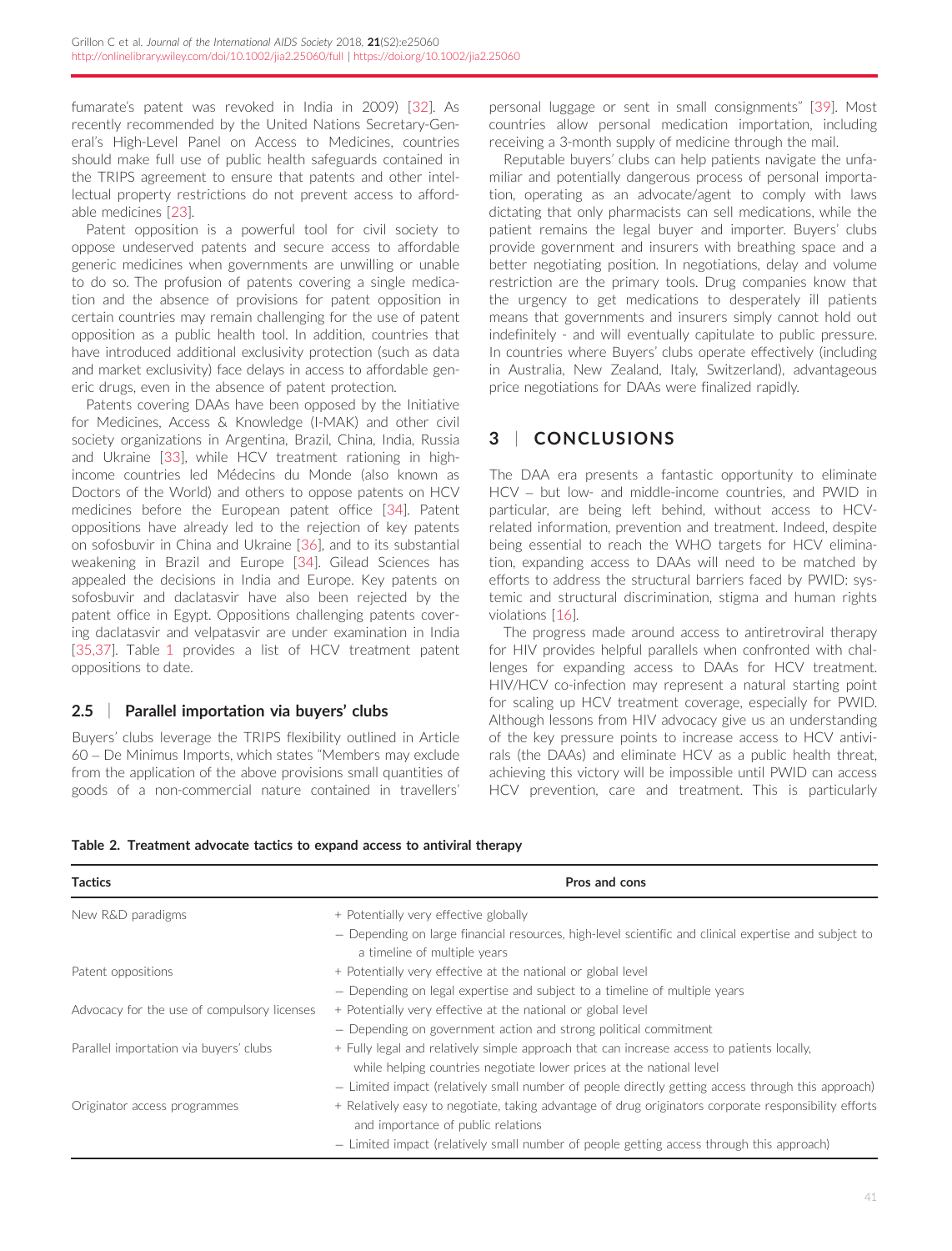<span id="page-4-0"></span>important in Eastern Europe and Central Asia, where there are dramatic donor funding cuts, high HIV/HCV co-infection rates, and historically repressive drug policies. Drug policy reform, the fulfilment of human rights and the creation of non-criminalizing environments are critical enablers for any comprehensive attempt to address and reverse the twin epidemics of HIV and HCV among the community of PWID.

DAAs can be mass-produced at a low and sustainable cost. Unfortunately, although voluntary licensing agreements enable low-income (and some lower-middle income countries) to buy generic versions of HIV and HCV medicines, most middleincome countries with large burdens of HCV and HIV/HCV co-infection are excluded from these agreements, and therefore face higher prices. A number of practical actions can help increase access to DAAs in low-, middle-, and high-income countries. The tactics presented in our commentary are summarized in Table [2](#page-3-0). Together, they can contribute to increasing access to antiviral therapy for HIV and HCV in low- to high-income settings.

Unfortunately, the repressive laws that criminalize PWID continue to interfere with the treatment and harm reduction programmes that are essential to their health. These programmes are fully effective only when they operate in a supportive legal environment, where PWID know that they will not face police harassment or arrest. Stigma and discrimination within the medical community, including concerns about poor adherence, reinfection, and the lack of treatment settings adapted to the needs of PWID create additional barriers to treatment among PWID. Investment into the development of a medicine called "antistigmavir" may need to accompany expanded access to DAAs.

#### AUTHORS ' AFFILIATIONS

<sup>1</sup>Médecins du Monde, Paris, France; <sup>2</sup>Initiative for Access, Medicines and Knowledge, Oakland, CA, USA; <sup>3</sup>International Treatment Preparedness Coalition, Marrakech, Morocco; <sup>4</sup>Alliance for Public Health, Kiev, Ukraine; <sup>5</sup>FixHepC, Hobart, Australia; <sup>6</sup>European AIDS Treatment Group, Lisbon, Portugal; <sup>7</sup>Drugs for Neglected Diseases initiative, Geneva, Switzerland; <sup>8</sup>International AIDS Society, Geneva, Switzerland

#### COMPETING INTERESTS

PRK, OM, AB, LM and CG declare no competing interest. IAM works for DNDi, which has a partnership agreement with Pharco. JF runs a website called fixhepc.com that assists patients executing a personal medication importation of generic HCV medication. SM works for the International AIDS Society (IAS), which receives funding from a number of different sources, including from the biomedical industry.

#### **AUTHORS' CONTRIBUTIONS**

All authors contributed equally to drafting the content, editing and reviewing the manuscript.

#### ACKNOWLEDGEMENTS

The authors thank Tracy Swan for comments on a draft of this paper and Andrew Hill for the permission to reuse a figure presented at the World Hepatitis Summit 2017.

#### **REFERENCES**

1. WHO. Global hepatitis report. 2017 [cited 2017 Jul 15]. Available from: [http://apps.who.int/iris/bitstream/10665/255016/1/9789241565455-eng.pdf?](http://apps.who.int/iris/bitstream/10665/255016/1/9789241565455-eng.pdf?ua=1) [ua=1](http://apps.who.int/iris/bitstream/10665/255016/1/9789241565455-eng.pdf?ua=1)

2. Platt L, Easterbrook P, Gower E, McDonald B, Sabin K, McGowan C, et al. Prevalence and burden of HCV co-infection in people living with HIV: a global systematic review and meta-analysis. Lancet Infect Dis. 2016;16(7):797–808.

3. Thein HH, Yi Q, Dore GJ, Krahn MD. Natural history of hepatitis C virus infection in HIV-infected individuals and the impact of HIV in the era of highly active antiretroviral therapy: a meta-analysis. AIDS. 2008;22(15):1979–91.

4. May MT, Justice AC, Birnie K, Ingle SM, Smit C, Smith C, et al. Injection drug use and hepatitis C as risk factors for mortality in HIV-infected individuals: the Antiretroviral Therapy Cohort Collaboration. J Acquir Immune Defic Syndr. 2015;69(3):348–54.

5. Wolfe D. Paradoxes in antiretroviral treatment for injecting drug users: access, adherence and structural barriers in Asia and the former Soviet Union. Int J Drug Policy. 2007;18(4):246–54.

6. Chakrapani V, Velayudham J, Shunmugam M, Newman PA, Dubrow R. Barriers to antiretroviral treatment access for injecting drug users living with HIV in Chennai, South India. AIDS Care. 2014;26(7):835–41.

7. Wood E, Kerr T, Tyndall MW, Montaner JS. A review of barriers and facilitators of HIV treatment among injection drug users. AIDS. 2008;22(11):1247–56. 8. Grady BP, Schinkel J, Thomas XV, Dalgard O. Hepatitis C virus reinfection following treatment among people who use drugs. Clin Infect Dis. 2013;57 (Suppl 2):S105–10.

9. Dore GJ, Altice F, Litwin AH, Dalgard O, Gane EJ, Shibolet O, et al. C-EDGE CO-STAR Study Group. Elbasvir-Grazoprevir to treat hepatitis C virus infection in persons receiving opioid agonist therapy: a randomized trial. Ann Intern Med. 2016;165(9):625–34.

10. Grebely J, Dalgard O, Conway B, Cunningham E, Bruggmann P, Hajarizadeh B, et al.; on behalf of the SIMPLIFY Study Group. Efficacy and safety of sofosbuvir/velpatasvir in people with chronic hepatitis C virus infection and recent injecting drug use: The SIMPLIFY study. EASL (Abstract FRI 234), 19–22 April 2017, Amsterdam, the Netherlands.

11. WHO. Guidelines for the screening, care and treatment of persons with chronic hepatitis C infection. 2016 [cited 2017 Jul 13]. Available from: [http://](http://apps.who.int/iris/bitstream/10665/205035/1/9789241549615_eng.pdf) [apps.who.int/iris/bitstream/10665/205035/1/9789241549615\\_eng.pdf](http://apps.who.int/iris/bitstream/10665/205035/1/9789241549615_eng.pdf)

12. AASLD/IDSA. HCV Guidance: recommendations for testing, managing and treating hepatitis C. 2017 [cited 2017 Jul 17]. Available from: [http://www.hcvgui](http://www.hcvguidelines.org) [delines.org](http://www.hcvguidelines.org)

13. EASL. Recommendations on treatment of hepatitis C. 2016[cited 2017 Jul 14]. Available from:<http://www.easl.eu/medias/cpg/HCV2016/English-report.pdf> 14. Grebely J, Robaeys G, Bruggmann P, Aghemo A, Backmund M, Bruneau J, et al. Recommendations for the management of hepatitis C virus infection among people who inject drugs. Intl J Drug Policy. 2015;26(10):1028–38.

15. Wansom T, Falade-Nwulia O, Sutcliffe CG, Mehta SH, Moore RD, Thomas DL, et al. Barriers to hepatitis C virus (HCV) treatment initiation in patients with human immunodeficiency virus/HCV coinfection: lessons from the interferon era. Open Forum Infect Dis. 2017;4(1):ofx024.

16. Grebely J, Dore GJ, Morin S, Rockstroh JK, Klein MB. Elimination of HCV as a public health concern among people who inject drugs by 2030 – what will it take to get there? J Int AIDS Soc. 2017;20:22146.

17. WHO. Global Health Sector Strategy (GHSS) on viral hepatitis 2016–2021. 2016 [cited 2017 Nov 28]. Available from: [http://www.who.int/hiv/strat](http://www.who.int/hiv/strategy2016-2021/en/) [egy2016-2021/en/](http://www.who.int/hiv/strategy2016-2021/en/)

18. Woode ME, Abu-Zaineh M, Perriëns J, Renaud F, Wiktor S, Moatti JP. Potential market size and impact of hepatitis C treatment in low- and middleincome countries. J Viral Hepat. 2016;23(7):522–34.

19. WHO. Increasing access to HIV treatment in middle-income countries. 2014 [cited 2017 Jul 17]. Available from: [http://www.who.int/phi/publications/](http://www.who.int/phi/publications/WHO_Increasing_access_to_HIV_treatment.pdf) [WHO\\_Increasing\\_access\\_to\\_HIV\\_treatment.pdf](http://www.who.int/phi/publications/WHO_Increasing_access_to_HIV_treatment.pdf)

20. Henry J, Kaiser Family Foundation/UNAIDS. Financing the response to HIV in low- and middle-income countries: international assistance from donor governments. 2016 [cited 2017 Jul 17]. Available from: [http://files.kff.org/attachme](http://files.kff.org/attachment/Financing-the-Response-to-HIV-in-Low-and-Middle-Income-Countries-International-Assistance-from-Donor-Governments-in-2015) [nt/Financing-the-Response-to-HIV-in-Low-and-Middle-Income-Countries-Interna](http://files.kff.org/attachment/Financing-the-Response-to-HIV-in-Low-and-Middle-Income-Countries-International-Assistance-from-Donor-Governments-in-2015) [tional-Assistance-from-Donor-Governments-in-2015](http://files.kff.org/attachment/Financing-the-Response-to-HIV-in-Low-and-Middle-Income-Countries-International-Assistance-from-Donor-Governments-in-2015)

21. MSF. Open letter to the global fund to fight AIDS, TB and malaria. 2016 [cited 2017 Jul 16]. Available from: [https://www.msfaccess.org/content/msf-ope](https://www.msfaccess.org/content/msf-open-letter-global-fund-fight-aids-tb-and-malaria) [n-letter-global-fund-fight-aids-tb-and-malaria](https://www.msfaccess.org/content/msf-open-letter-global-fund-fight-aids-tb-and-malaria)

22. Hill A, Barber M, Gotham D, et al. \$90-\$90-\$90: how we can achieve these access prices (2017). IAS 2017 (Abstract WESY0402), 24–27 July, Paris, France.

23. United Nations Secretary-General's High-Level Panel on Access to Medicines. Final report of the United Nations Secretary-General's High-Level Panel on Access to Medicines: promoting innovation and access to health technologies. 2016 [cited 2017 Jul 20]. Available from: [http://www.unsgaccessmeds.org/](http://www.unsgaccessmeds.org/final-report/) [final-report/](http://www.unsgaccessmeds.org/final-report/)